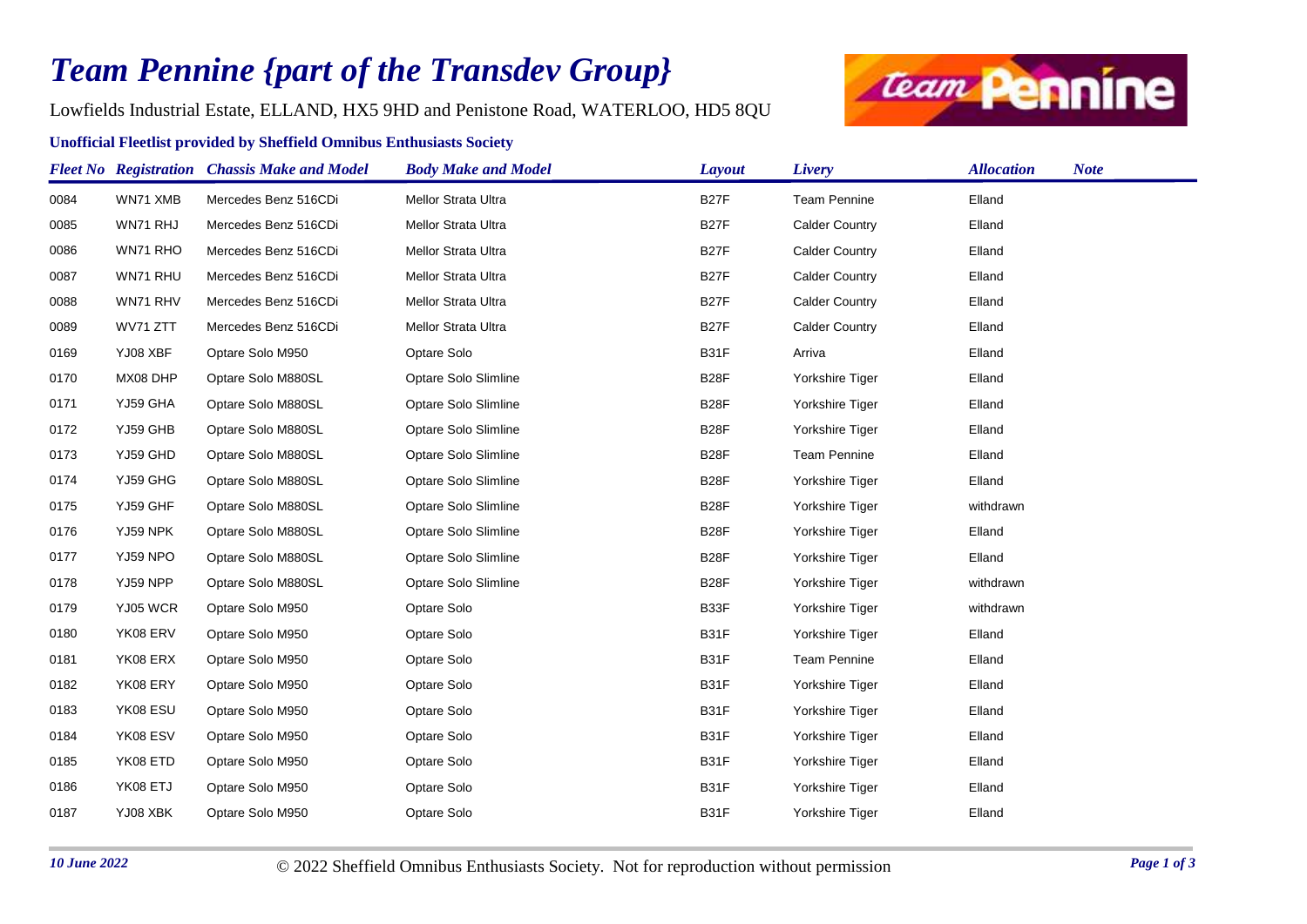|      |                 | <b>Fleet No</b> Registration Chassis Make and Model | <b>Body Make and Model</b>     | <b>Layout</b> | Livery              | <i><b>Allocation</b></i> | <b>Note</b>        |
|------|-----------------|-----------------------------------------------------|--------------------------------|---------------|---------------------|--------------------------|--------------------|
| 0201 | YJ57 YCA        | Optare Versa V1110                                  | Optare Versa                   | B38F          | Yorkshire Tiger     | Elland                   |                    |
| 0202 | YJ62 FBL        | Optare Versa V1110                                  | Optare Versa                   | B37F          | Yorkshire Tiger     | Elland                   |                    |
| 0215 | YJ12 MSY        | Optare Versa V1110                                  | Optare Versa                   | B36F          | Pride of the North  | Elland                   |                    |
| 0571 | YX18 KNM        | Alexander Dennis E20D                               | Alexander Dennis Enviro 200MMC | B38F          | <b>HuddsQuick</b>   | Waterloo                 |                    |
| 0572 | YX18 KNH        | Alexander Dennis E20D                               | Alexander Dennis Enviro 200MMC | B38F          | <b>HuddsQuick</b>   | Waterloo                 |                    |
| 0573 | YX18 KNG        | Alexander Dennis E20D                               | Alexander Dennis Enviro 200MMC | B38F          | <b>HuddsQuick</b>   | Waterloo                 |                    |
| 0574 | YX18 KNJ        | Alexander Dennis E20D                               | Alexander Dennis Enviro 200MMC | B38F          | KirkheatonQuick     | Waterloo                 | named 'Allen Hill' |
| 0721 | SN55 HTY        | Alexander Dennis Dart SLF                           | Alexander Dennis Pointer II    | B34F          | Arriva Interurban   | withdrawn                |                    |
| 0722 | SN55 HTZ        | Alexander Dennis Dart SLF                           | Alexander Dennis Pointer II    | B34F          | Arriva              | withdrawn                |                    |
| 0726 | YX18 KZF        | Alexander Dennis E20D                               | Alexander Dennis Enviro 200MMC | B30F          | <b>HuddsQuick</b>   | Waterloo                 |                    |
| 0727 | YX18 KZG        | Alexander Dennis E20D                               | Alexander Dennis Enviro 200MMC | B30F          | <b>HuddsQuick</b>   | Waterloo                 |                    |
| 0728 | SK68 LZL        | Alexander Dennis E20D                               | Alexander Dennis Enviro 200MMC | B30F          | <b>Team Pennine</b> | Waterloo                 |                    |
| 0729 | SK68 LZH        | Alexander Dennis E20D                               | Alexander Dennis Enviro 200MMC | B30F          | <b>Team Pennine</b> | Waterloo                 |                    |
| 0730 | YX68 UJS        | Alexander Dennis E20D                               | Alexander Dennis Enviro 200MMC | B30F          | <b>Team Pennine</b> | Waterloo                 |                    |
| 0742 | <b>P 22 TDV</b> | Alexander Dennis E20D                               | Alexander Dennis Enviro 200    | B39F          | Denby Darts         | Waterloo                 | ex YX16 OBJ        |
| 0743 | P 33 TDV        | Alexander Dennis E20D                               | Alexander Dennis Enviro 200    | B39F          | Denby Darts         | Waterloo                 | ex YX16 OBL        |
| 0744 | P 44 TDV        | Alexander Dennis E20D                               | Alexander Dennis Enviro 200    | B39F          | Denby Darts         | Waterloo                 | ex YX16 OBM        |
| 0745 | <b>P 55 TDV</b> | Alexander Dennis E20D                               | Alexander Dennis Enviro 200    | B39F          | Denby Darts         | Waterloo                 | ex YX16 OBK        |
| 0746 | <b>P 66 TDV</b> | Alexander Dennis E20D                               | Alexander Dennis Enviro 200    | B39F          | Denby Darts         | Waterloo                 | ex YX16 OBN        |
| 0747 | P 77 TDV        | Alexander Dennis E20D                               | Alexander Dennis Enviro 200    | B39F          | <b>Team Pennine</b> | Waterloo                 | ex YX16 ODF        |
| 0771 | YX13 BNZ        | Alexander Dennis E20D                               | Alexander Dennis Enviro 200    | B33F          | <b>Team Pennine</b> | Waterloo                 |                    |
| 0772 | YX63 LHV        | Alexander Dennis E20D                               | Alexander Dennis Enviro 200    | B33F          | <b>Team Pennine</b> | Waterloo                 |                    |
| 0773 | YX63 LHW        | Alexander Dennis E20D                               | Alexander Dennis Enviro 200    | B33F          | <b>Team Pennine</b> | Waterloo                 |                    |
| 0774 | YX63 LHY        | Alexander Dennis E20D                               | Alexander Dennis Enviro 200    | B33F          | <b>Team Pennine</b> | Waterloo                 |                    |
| 0775 | YX63 LHZ        | Alexander Dennis E20D                               | Alexander Dennis Enviro 200    | B33F          | <b>Team Pennine</b> | Waterloo                 |                    |
| 1211 | YJ04 HUP        | DAF DE02CSSB200                                     | <b>Wright Commander</b>        | B44F          | Yorkshire Tiger     | withdrawn                |                    |
| 1213 | YJ57 BVU        | VDL DE02CSSB200                                     | <b>Wright Commander</b>        | B38F          | blue                | withdrawn                |                    |
| 1221 | YJ06 LFO        | VDL DE12BSSB120                                     | <b>Wright Cadet</b>            | B39F          | Yorkshire Tiger     | withdrawn                |                    |
| 1222 | YJ07 JWC        | VDL DE12BSSB120                                     | <b>Wright Cadet</b>            | B39F          | Yorkshire Tiger     | withdrawn                |                    |
| 1223 | YJ07 JVL        | VDL DE12BSSB120                                     | <b>Wright Cadet</b>            | B39F          | Yorkshire Tiger     | withdrawn                |                    |

*10 June 2022* © 2022 Sheffield Omnibus Enthusiasts Society. Not for reproduction without permission *Page 2 of 3*